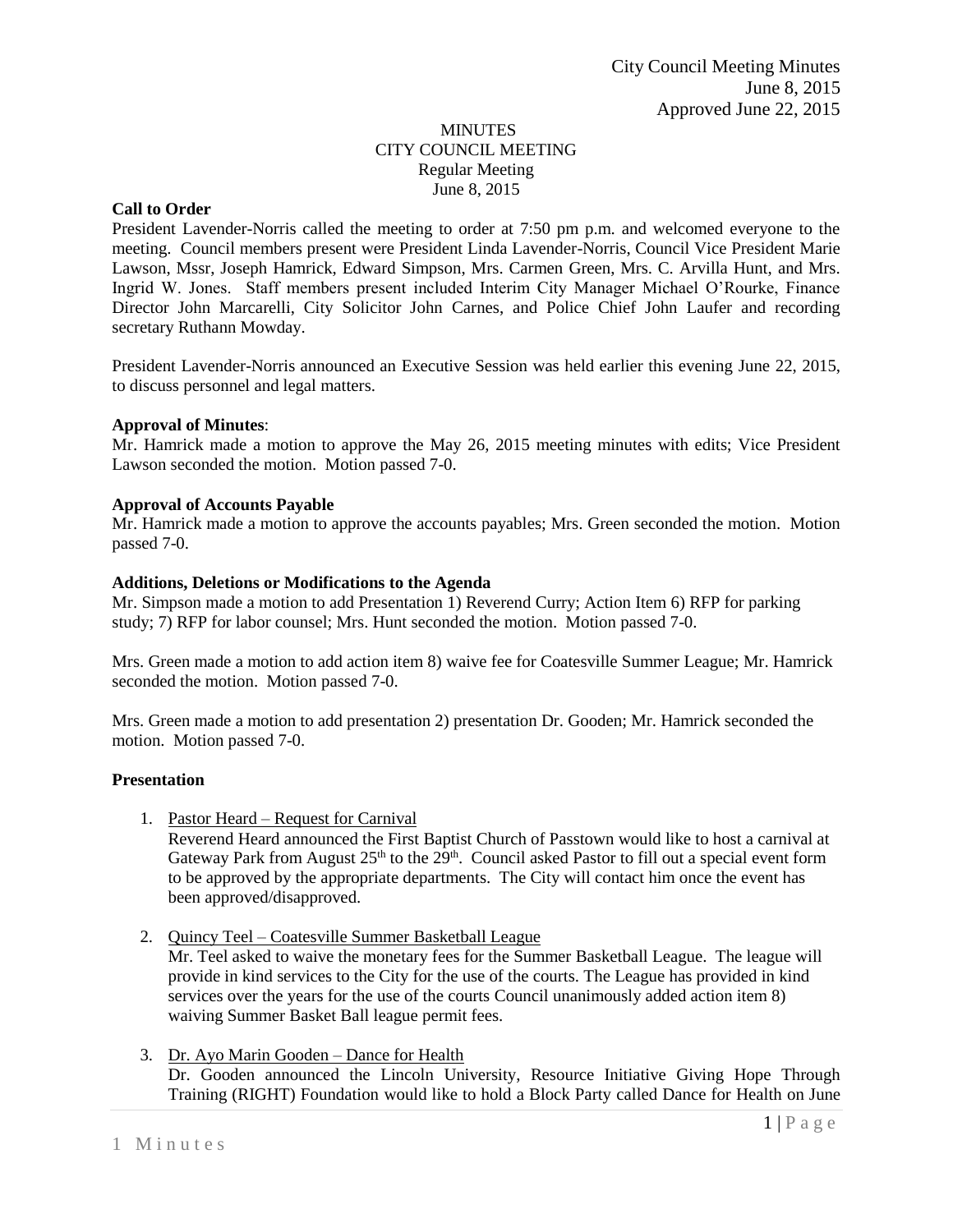1<sup>th</sup> from 12 noon to 12 midnight. She asked for the City to approve closing Kersey Street for an event at Lincoln University. President Lavender-Norris explained Council has agreed not to close streets for events other than City sponsored events. Vice President Lawson explained there is a curfew in the City. Council asks for events requesting street closures to be moved to the City parks. If the event is held on Lincoln University property, a special event permit is not required. The event holder must follow the City Ordinances. The event date is the same as the City celebration. Dr. Gooden suggested changing her event to the  $18<sup>th</sup>$ .

# **Citizens' Hearings –** *Regular Action Items Only* **(3 Minutes)**

# Jen Givler

Ms. Givler voiced her concerns regarding parking for the senior center which will be located at  $3<sup>rd</sup>$ Avenue and Harmony Street. Sixty percent of the people ride the rover. She asked for Council support on the parking requirement. Council asked Mr. O'Rourke, Mr. Carnes, Ms. Givler and their attorney to meet and work together to resolve the parking issues.

# John Pawlowski

Mr. Pawlowski asked for action item 4 to be tabled for another meeting. He announced weather permitting the first gazebo will be up June 22, 2015.

Mrs. Lawson made a motion to close citizens' hearings on regular action items only; Mr. Hamrick seconded the motion. Motion passed 7-0.

### **Discussion Item**

There were no discussion items at this time.

Vice President Lawson made a motion to close discussion items; Mr. Hamrick seconded the motion. Motion passed 7-0.

# **Regular Action Items**

1. Receive and consider and second reading and adoption an Ordinance authorizing the City of Coatesville to enter into a "Bank Qualified" lease agreement with the First Niagara Leasing Inc. for purposes of acquiring two police vehicles for the use of City pursuant to a COSTAR contract exempt from public bidding and with no pledge of full faith and credit taxing power of the City as security for repayment, a non-appropriate clause which terminates the lease if payments are not appropriated by the City and containing payment terms which are less in duration that the useful life of the vehicles being leased, said agreement to require interest payments at rates set forth in the attachment for a 3 year term for a maximum lease amount of \$76,786.08

Mrs. Hunt made a motion to approve second reading and adoption an Ordinance authorizing the City of Coatesville to enter into a "Bank Qualified" lease agreement with the First Niagara Leasing Inc. for purposes of acquiring two police vehicles for the use of City pursuant to a COSTAR contract exempt from public bidding and with no pledge of full faith and credit taxing power of the City as security for repayment, a non-appropriate clause which terminates the lease if payments are not appropriated by the City and containing payment terms which are less in duration that the useful life of the vehicles being leased, said agreement to require interest payments at rates set forth in the attachment for a 3 year term for a maximum lease amount of \$76,786.08; Mr. Hamrick seconded the motion. Motion passed 7-0.

2. Receive and consider second reading and adoption an Ordinance amending Section 218 of the City of Coatesville's Code entitled "Vehicles and Traffic" by amending the sections governing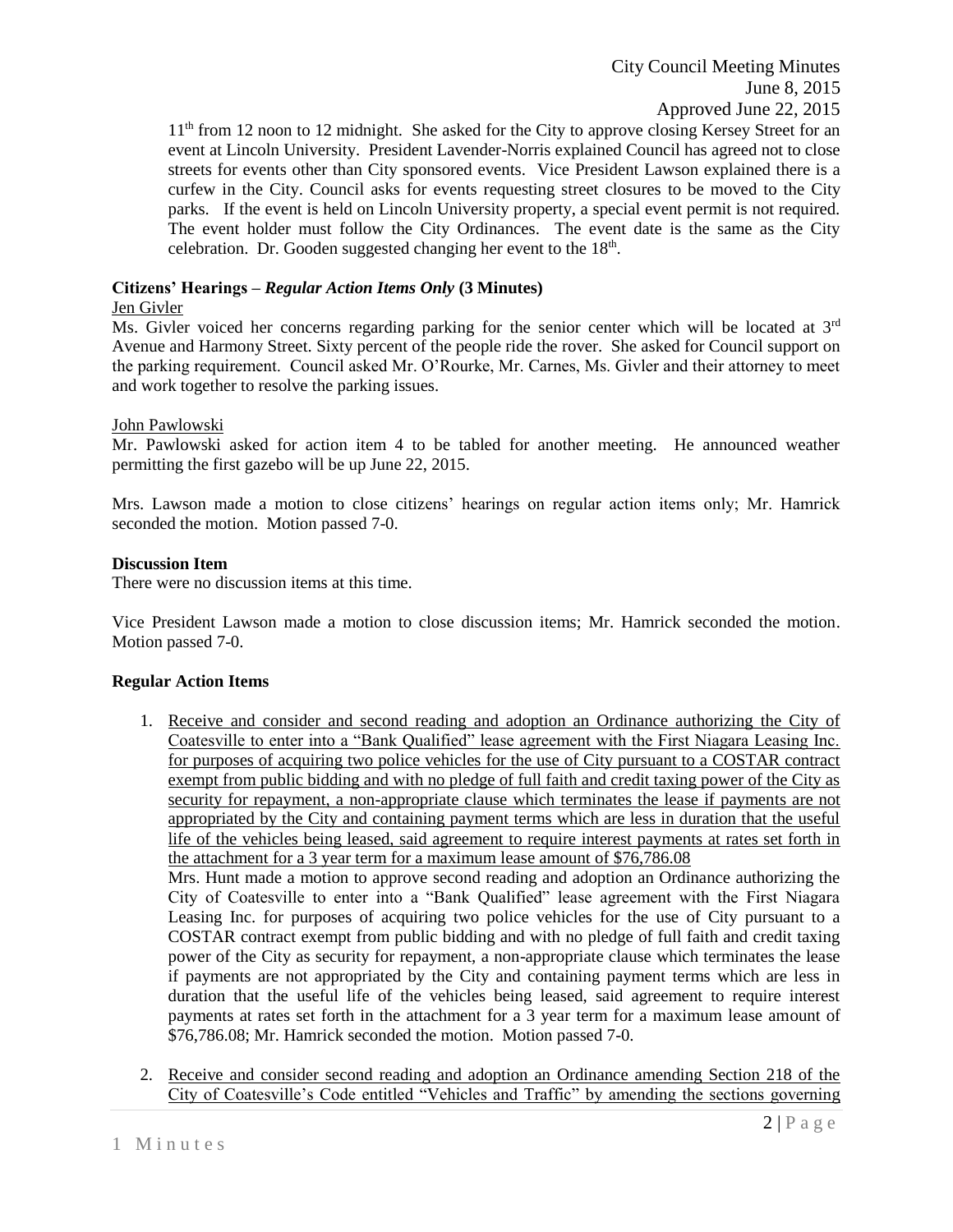City Council Meeting Minutes June 8, 2015 Approved June 22, 2015

penalties and violations in Sections 218-8, 218-10, 218-15, 218-18, 218-21, 218-26 and 218.60.1 (to provide for new fines applicable to periods up to ten days after issuance of a ticket, up to twenty days and thereafter providing for the issuance of citations) and by also amending Section 218-50 and 218-23 to provide for on-street parking meter rates at \$.25 for 10 minutes for different periods of times depending on the parking zone.

Mrs. Hunt made a motion to approve second reading and adoption an Ordinance amending Section 218 of the City of Coatesville's Code entitled "Vehicles and Traffic" by amending the sections governing penalties and violations in Sections 218-8, 218-10, 218-15, 218-18, 218-21, 218-26 and 218.60.1 (to provide for new fines applicable to periods up to ten days after issuance of a ticket, up to twenty days and thereafter providing for the issuance of citations) and by also amending Section 218-50 and 218-23 to provide for on-street parking meter rates at \$.25 for 10 minutes for different periods of times depending on the parking zone; Mr. Hamrick seconded the motion. Motion passed 6-1. Mrs. Green was the dissenting vote.

3. Receive and consider parking for the Senior Center in the lower City Hall Harmony Street parking lot.

Mr. Hamrick made a motion to table considering parking for the Senior Center by using the lower lot at City Hall, harmony Street; Mrs. Green seconded the motion. Motion tabled 7-0.

4. Receive and consider a Resolution endorsing the Brandywine Creek Greenway and its 2015 Strategic Action Plan

Mr. Hamrick made a motion to approve the Resolution endorsing the Brandywine Creek Greenway 2015 Strategic Action Plan; Vice President Lawson seconded the motion. Motion passed 7-0.

- 5. Receive and consider letter to help prevent chemical incidents. Mr. Hamrick made a motion to table approving the letter to help prevent chemical incidents; Vice President Lawson seconded the motion. Motion tabled 7-0.
- 6. Receive and consider RFP for the engineering services on the parking study. Vice President Lawson made a motion to approve the RFP for the engineering services on the parking study; Mrs. Hunt seconded the motion. Motion passed 7-0.
- 7. Receive and consider RFP for Labor Counsel Vice President Lawson made a motion to approve an RFP for Labor Counsel; Mrs. Hunt seconded the motion. Motion passed 7-0.
- 8. Receive and consider waiving fee for the summer league Vice President Lawson made a motion to waive the summer league permit monetary fees for in kind services to the City; Mrs. Hunt seconded the motion. Motion passed 7-0.

# **Solicitors Report**

Mr. Carnes explained he has reviewed revisions to the Financial Responsibility Agreement to accompany a Subdivision bond as security for public improvements. An Ordinance was advertised for second reading and adoption for parking violations and an Ordinance approving the borrowing for a lease purchase agreement with First Niagara to acquire two new police vehicles. Both Ordinances were passed this evening. A draft Ordinance has been prepared to address the use of Administrative search warrants in circumstances where there have been code violations within the City and a search without permission is authorized by a warrant. He has been working with the City Manager on projects going on in the City.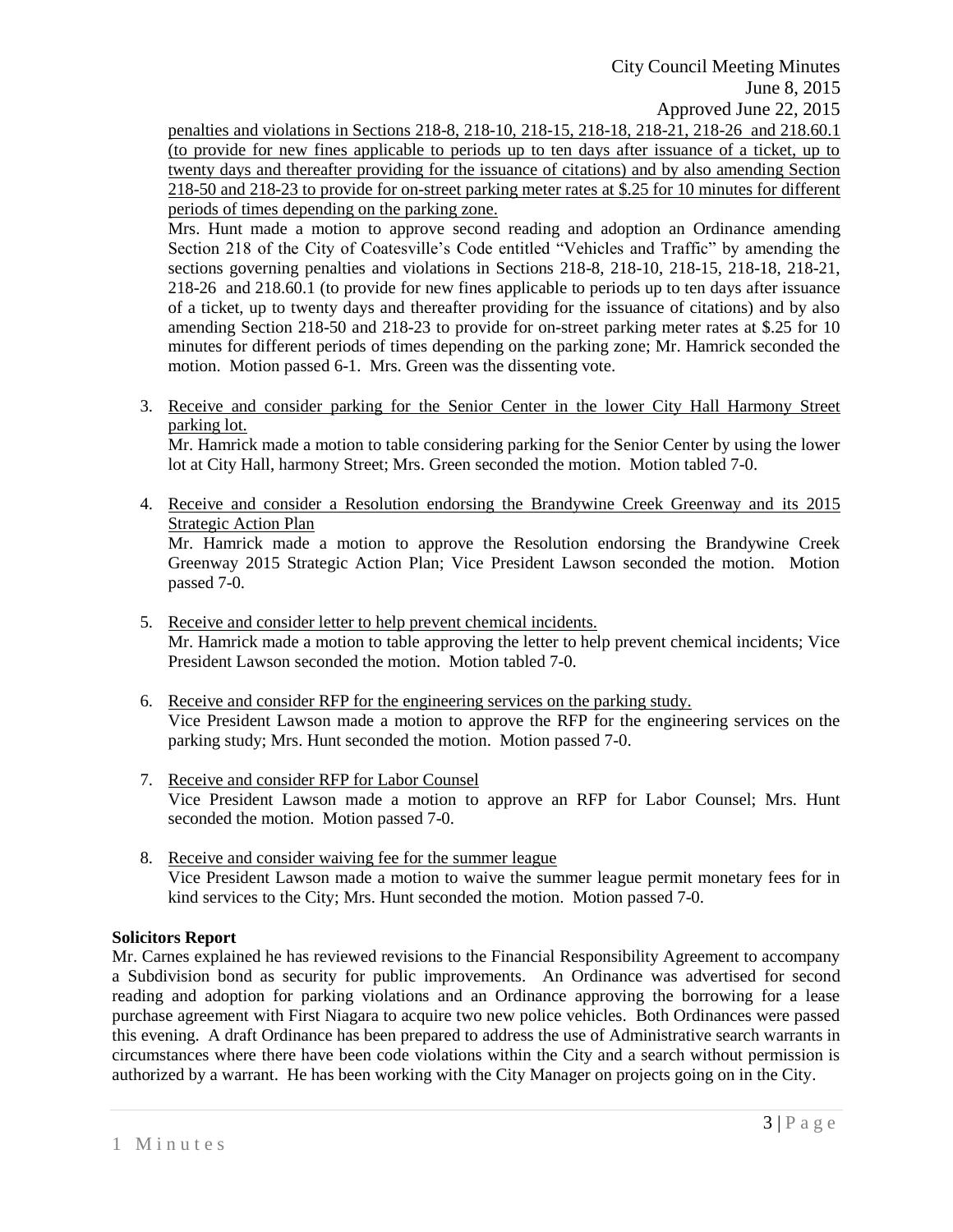### **City Manager's Report**

Mr. O'Rourke announced he provided City Council with the logs for Codes, Police and Fire. The Police department is currently working on Public Works reports. Mr. O'Rourke announced he is working on reviewing the City Manager resumes, he will provide a breakdown of the applicants with his thoughts of the candidates. Johnson Controls is working with him to set up a time to have site visits. The Early Intervention Program Grant is in the works.

Mr. Hamrick announced an Executive session will be held on Monday June 15, 2015.

# **Citizens' Hearings –** *Non-Agenda Items Only* **(3 Minutes)**

### John Robinson

Mr. Robinson announced the concerns citizens of the Coatesville area organized a police forum at 5 pm on June 18th at the New Life in Christ Fellowship church. The purpose of the forum is to "work together for peace and justice by creating an atmosphere of mutual respect. Mr. Robinson stated the event was almost cancelled due to an incident with his family and Police. After talking with Chief Laufer and discussing the issues, he felt comfortable to continue with the forum.

Mrs. Green made a motion to close citizens' hearings on non-agenda items only; Mr. Hamrick seconded the motion. Motion passed 7-0.

#### **Special Events**

1. Receive and consider a Special Event application for the Festival and Fireworks on July 11, 2015 from 2:00 pm to after the fireworks. It has been requested to close Lincoln Highway  $1<sup>st</sup>$  Avenue East to  $2<sup>nd</sup>$  Avenue; Lincoln Highway South to Maple Avenue; Harmony Street and Maple Avenue; at 8:00 pm 1<sup>st</sup> Avenue to Fleetwood Street.

Vice President Lawson made a motion to approve the special event application for the Festival and Fireworks on July 11, 2015 from 2:00 pm to after the fireworks. It has been requested to Harmony Street and Maple Avenue; at 8:00 pm 1<sup>st</sup> Avenue to Fleetwood Street; Mr. Hamrick seconded the motion. Motion passed 7-0.

# **Council Comments**

Mrs. Jones thanked everyone for coming to the meeting and persevering. You are so encouraging. She stated "I have something for you Bill Shaw. Please be advised that empty Vessels make the most noise." The tip of the day "Age wrinkles the body, quitting wrinkles the soul."

Mr. Simpson wished everyone a good night.

Mrs. Hunt thanked everyone for attending the meeting. You will be hearing more about the upcoming events for the Unity Celebration.

Mrs. Green thanked everyone for attending the meeting. She is looking forward to the Unity Day. The family loves the fireworks every year. She thanked Chief Laufer for turning a citizen around from being upset with the Police Department and being able to work out through the situation.

Mr. Hamrick thanked everyone for attending the meeting. He thanked Chief Laufer for speaking to Mr. Robinson. Mr. Hamrick said it is a sad day when a Marine Sergeant, who sacrificed his life for his country, is denied the Congressional Medal of Honor.